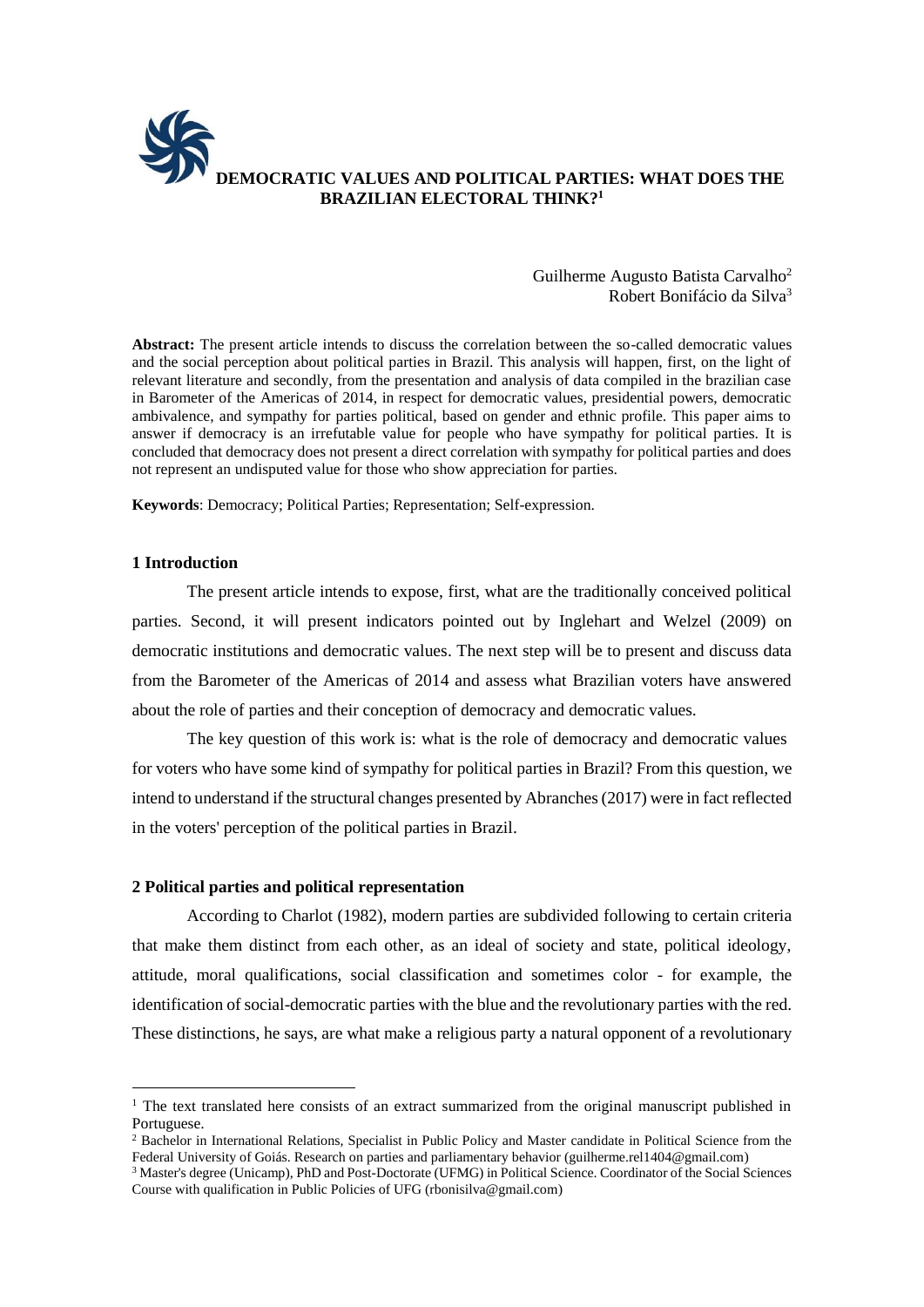party, or a liberal party converge with a conservative party, in defense of the "necessary freedoms".

In his work Models of parties, Angelo Panebianco (2005) believes that the parties are representations of social demands, but organizations with performances in elections and exercise of government. The parties seek to maintain the cohesion of proposals internally in the same way as they compete for spaces in the public arenas externally. In this sense, Panebianco (2005) believes that the parties are in fact strategic organic entities.

Panebianco (2005) proposes the understanding of the parties based on their differences in terms of organization. In a rationalistic view, parties have to organize themselves in terms of their goals. That is, they set goals and organize themselves according to their pretensions. In a more natural view, according to the author, the central objective is not properly achieve something, but that the organization survives, and for that it is necessary to draw up pretensions.

The survival of the party organization depends on the participation and collaboration of the "associates". For this, incentives are offered in terms of party membership. Panebianco (2005) separates incentives in collectives - identity, solidarity and ideology - that are given equally by the parties, in order to maintain internal cohesion, and selective incentives - positions and personal advantages - that are distributed only to some of the members of the party, in order to satisfy the demands of members with great political influence.

But parties survive not only because of distinctions. There is the dimension of "speaking in the name of", that is, of the representation. For Hanna Pitkin (1967), the representation does not consist only in pretending to be someone else, but in the distinction that the act of speech delegation promotes.

For Miguel (2014), political representation is one of the founding elements of politics itself. Such construction incurs two practical problems. The first is that any political action would require a representative. The second is that it is automatically assumed that any representation has a democratic background.

The first one raises questions for restricting political actions to the act of voting, that is, delegation of representation, emptying out, for example, possibilities for collective actions arising from the demands of society. The second problem is worse because it does not imply a direct correlation with democratic freedoms and rights because a dictatorship, for example, can govern based on the representation of specific interests of some sectors of society.

Katz (2006) asks the three questions that are central to this debate, which at first glance are simple but compile much of the debate about parties and competition: Who does it represent? Who is represented? What does the representative do for the represented? Among all the characteristics pointed out with regard to problems of representation, there are very common traits that permeate all parties.

Every modern discussion of parties does not only pertain to the electoral and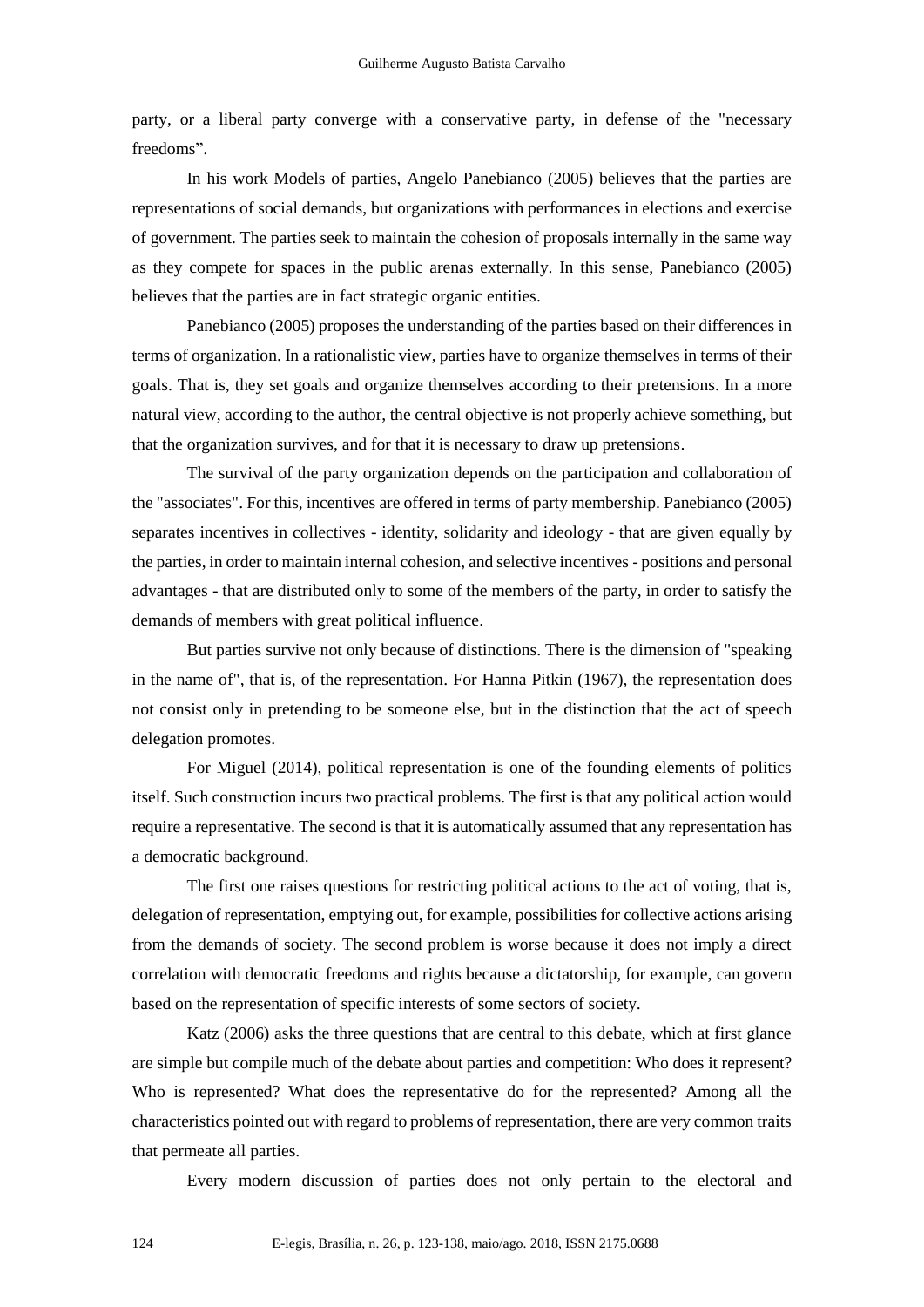parliamentary sphere, but also to the effective representativeness in the sense of the identification and trust of society in the entities that present themselves as the legitimate holders of the capacity of translation of the desires of divided sections of the population, political parties. In the next section, the distance between parties and society will be discussed.

# **3 Indicators of changes in democratic values**

Political participation is traditionally described in terms of laws, systems of government, parliament, networks of contestation or even the simple act of voting. But there are two competing elements in its interpretative margins, alluded to by Almond and Verba (1980), which have gained great expression in political science of the twentieth and twenty-first century, especially in works on political culture.

The first is the institutionalist element. According to the authors, institutions induce political behavior in their public spheres. That is, elements such as laws, legal decisions and elections would lead to political mobilization. The second element is the cultural element, according to which the actors' subjectivity, such as interest in politics, trust in political parties and institutions would better explain participation and the formation of democratic values.

These democratic values cannot be confused with political values. The values are analyzed by Alexis de Tocqueville (1997), under the prism of the French Revolution, as symbolic constructions around identities. For the author, public symbols are capable of mobilizing collective actions that create affective and evaluative imaginaries. While the socioeconomic, religious, ethnic differences are situated in the political values, according to Tocqueville's (1997) narrative democracy is built as a value that encompasses freedom and equality. But it is clear that as far as formal democracy is concerned, there are more specificities.

According to Inglehart and Welzel (2009), formal democracy can be imposed on almost all societies. Such a fact would derive only from political elites, but the effective freedoms as well as the central autonomy of choice depend on the values of the mass.

There is at this point a central distinction between liberal democracy and the values that lead to self-expression. In conducting a test to measure the dissemination of self-expression values in a society, the authors conclude that "the proportion of people in a society that emphasize selfexpression values is strongly correlated with both economic development measures and democratic institutions" (Inglehart and Welzel, 2009, 188). To the authors, self-expression, economic development and democratic institutions would be responsible for broadening the autonomous choice of individuals in society.

The indicators that the authors refer to are "constitutional democracy", which is based on the mechanisms that allow electoral competitiveness and political recruitment; "standards of authority", which refer to patterns of regulation of governments and societies; "electoral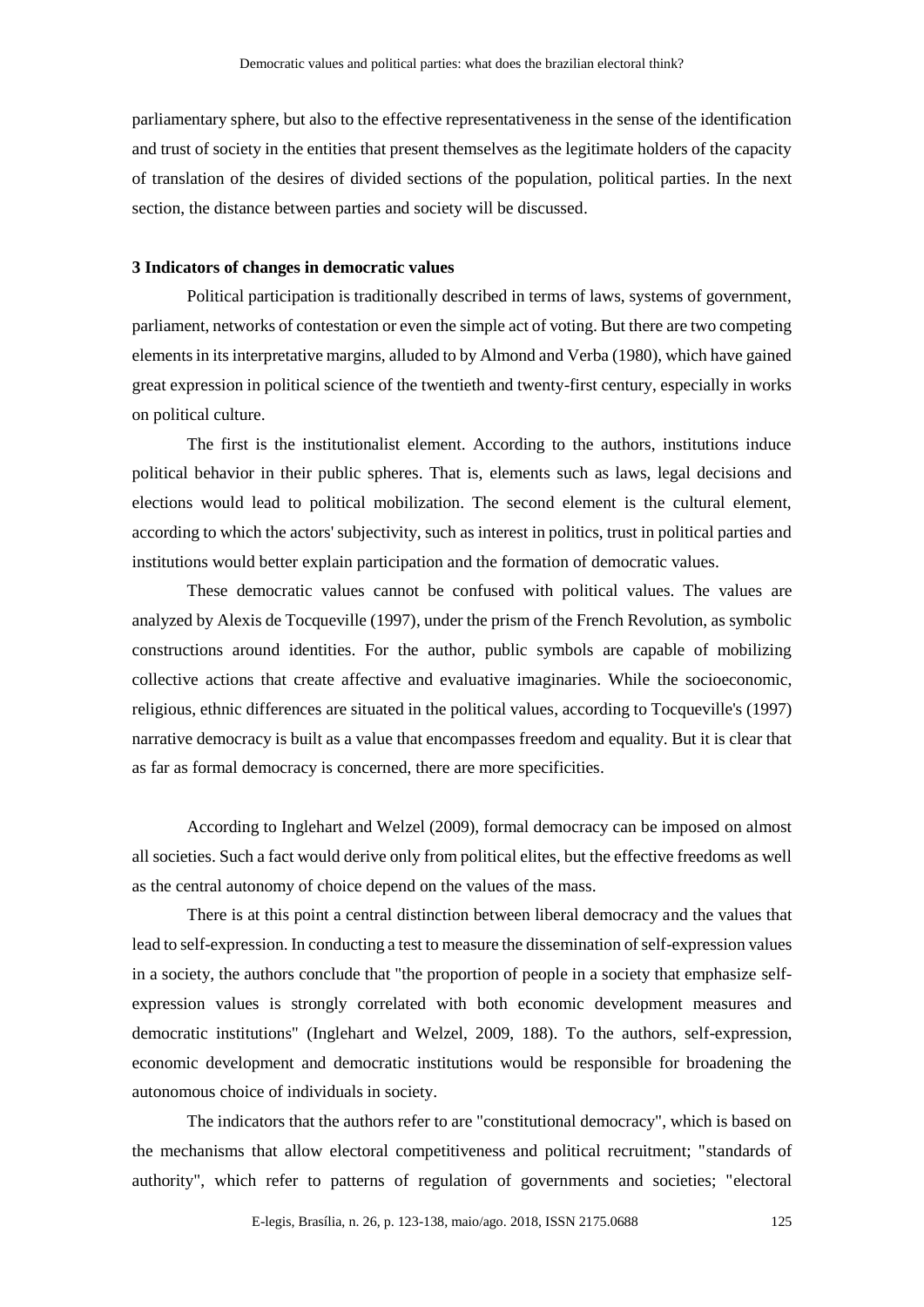democracy", which is an index that relates to inclusion and competitiveness in national elections. When measuring the latter, the authors verified that when the turnout increases, there is a direct correlation with the decrease in the power concentration of the parties, presenting a direct relation with the self-expression protest values  $(r = 0.62)$ .

Liberal democracy, represented by the electoral side, has a very strong relation with mass self-expression ( $r = 0.75$ ). According to the authors, it is the measure most used by Freedom House to measure the quality of democracy. This is due to the fact that "values of self-expression exploit the values of individuals ... in which the institutions of particular societies provide political rights and civil liberties" (INGLEHART, WELZEL, 2009, p.191).

In light of the arguments about parties and representative democracy, as well as from the discussions made by Inglehart and Welzel (2009), when measuring the fundamental role of public opinion in relation to the contestation as a means of proposing structural changes, this article will proceed based on the data will be given sequence in the work based on the data of the Barometer of the Americas of 2014, as a way of measuring the perception of people in a correlation between political parties and democratic values in Brazil.

## **4 Presentation and analysis of the data of the Barometer of the Americas of 2014**

The Barometer of the Americas is a public opinion survey conducted from the application of around 20,000 questionnaires annually throughout Latin America. Consistent with the aforementioned theoretical bias, the questionnaire allows us to measure what people perceive about various public issues in their countries. The focus here is to understand, by crossing some data on at least two questions, whether democracy is an immutable value for respondents who have some kind of sympathy for political parties.

The first table shows the cross-referencing of the answers to the questions about the interest in politics and whether they have already participated in some type of party meeting.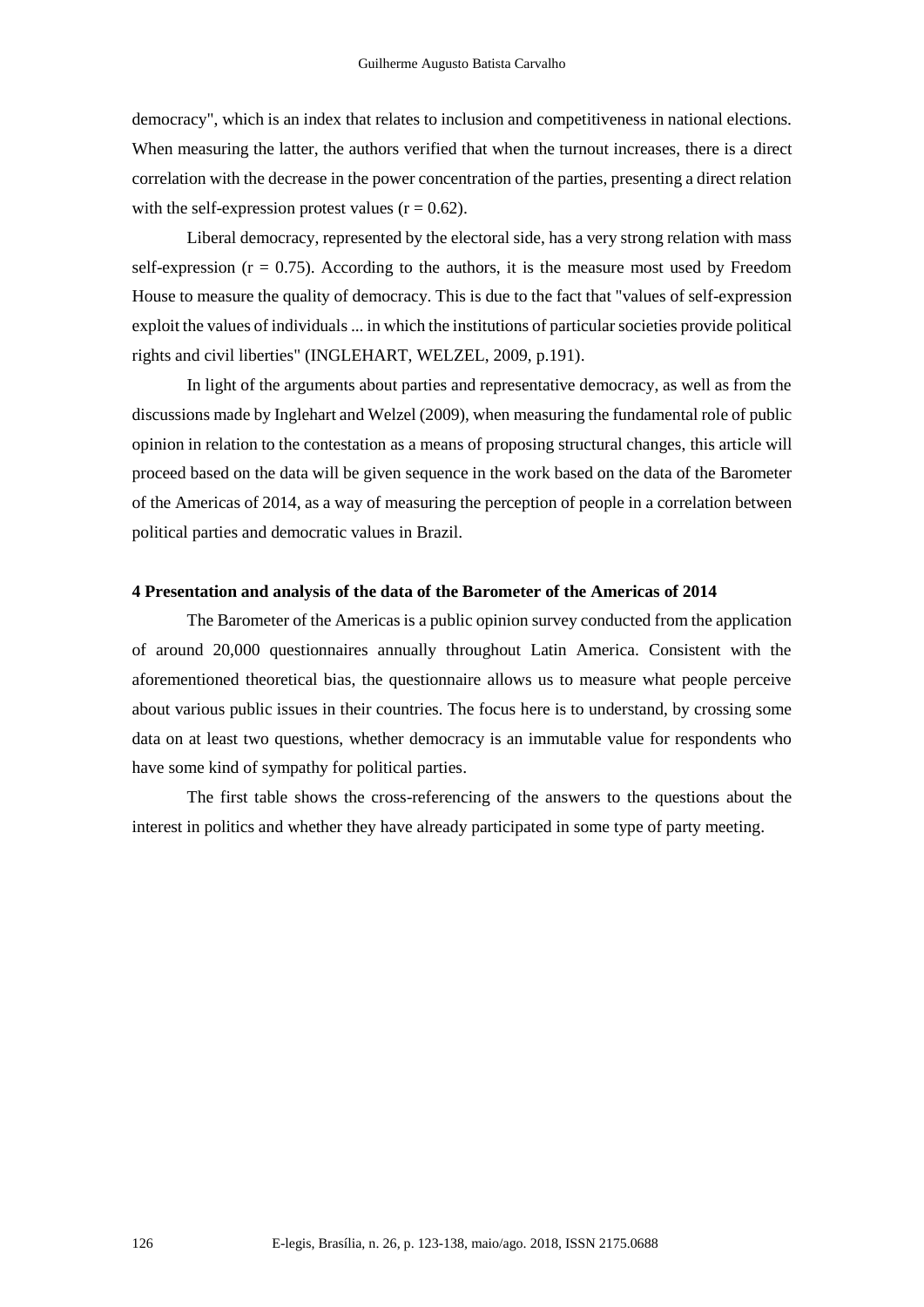| <b>Interest in Politics.</b> | Does not attend | Participates in | <b>Total</b> |
|------------------------------|-----------------|-----------------|--------------|
|                              | political party | political party |              |
|                              | meetings        | meetings        |              |
| Very high interest.          | 81              | 37              | 118          |
|                              | 68,6%           | 31,4%           | 100%         |
| Some interest.               | 169             | 26              | 195          |
|                              | 86,7%           | 13,3%           | 100%         |
| Low interesting.             | 570             | 61              | 631          |
|                              | 90,3%           | 9,7%            | 100%         |
| No interest.                 | 518             | 26              | 544          |
|                              | 95,2%           | 4,8%            | 100%         |
| <b>Total</b>                 | 1338            | 150             | 1488         |
|                              | 89,9%           | 10,1%           | 100%         |

**Table 1:** Interest in politics in relation to participating in some type of party meeting

**Source**: based on data from the Barometer of the Americas, (2014).

Firstly, low interest in politics  $(n = 118)$  is emphasized. And in the same sequence, the low degree of participation or militancy in some type of political party, among those that have some interest by politics ( $n = 26$ ). Those who never participated reached 89.1% and this is reflected in the sample of those who say they have no interest ( $n = 518$ ). These data, however, do not allow us to infer anything about contestation, or even about political participation - unless this is understood only by formal means.

However, the clearest reflection of these data is the distance between political issues and society as a whole. The lack of interest shown by political parties is in line with Manin's (1995, 1996) postulates, which believes in a split with the process known as partisan democracy due to discrediting with respect to representation.

It is also believed that the text of Abranches (2017) is quite symptomatic if confronted with these data, since, besides covering the dissidence between parties and society that Manin (1995, 1996) already postulated, the author manages to make a current reading that the filter between society and the state represented by the parties has broken down and is in transition to a new model of representation in which society is able to engage in political processes without the parties necessarily having to organize or protect it, as carried out by the militant path (PANEBIANCO, 2005).

As well as low participation in party meetings, party sympathy also has a low sample. Among them, the ones with the greatest sympathy are PT, PMDB and PSDB. The others were grouped as "others".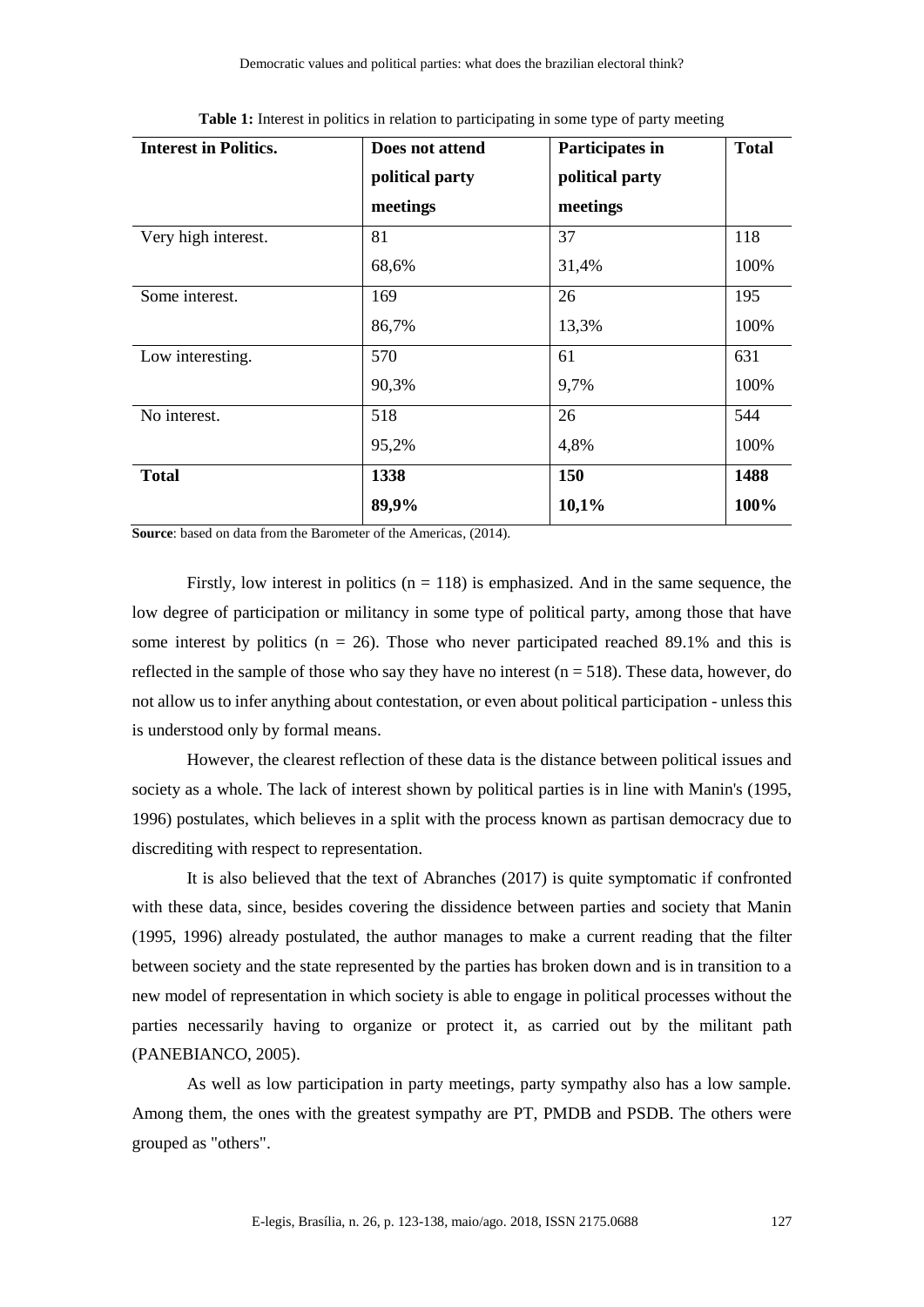#### Guilherme Augusto Batista Carvalho

| Genre  | <b>PT</b> | <b>PSDB</b> and <b>PMDB</b> | <b>Other Parties</b> | <b>Total</b> |
|--------|-----------|-----------------------------|----------------------|--------------|
| Female | 71        | 34                          | 19                   | 124          |
|        | 57,3%     | 27,4%                       | 15,3%                | 100%         |
| Male   | 110       | 61                          | 39                   | 210          |
|        | 52,4%     | 29%                         | 18,6%                | 100%         |
| Total  | 181       | 95                          | 58                   | 334          |
|        | 54%       | 28,4                        | 17,4%                | 100%         |

**Table 2:** Sympathy for political parties by gender

**Source:** Based on data from the Barometer of the Americas, (2014).

It is noted that the sympathy of the men for parties is almost double of the women. The main highlight is PT, in both genders, which has  $54\%$  (n = 181) of the 334 supporters. PSDB and PMDB together ( $n = 95$ ) have almost double compared to the "other parties" ( $n = 58$ ), however the discrepancy becomes more representative when measured among women, in which PSDB and PMDB have 27, 4%  $(n = 34)$  of female sympathizers, while other parties - not the PT - have almost half, with  $15.3\%$  (n = 19).

The issue of gender deserves special mention, both because of the debate that surrounds it and for the problem of disproportionate representation in Brazil. Paiva, Henrique e Silva (2013) show how the female representation in the state and federal legislatures is disproportionate. According to the authors, based on data from the Superior Electoral Court, women make up at least 52% of the total number of voters.

This discussion continues in Paiva, Durães and Carvalho (2018), as the authors show that in the current legislature (55th) women occupy only 9% of the seats in the Chamber of Deputies, even though they are the majority of voters. In addition, a "gender quota" obliges parties to reserve at least 30% of applications and a maximum of 70% for each sex. However, what the authors found was a number of female candidates who only met the legal prerequisite of gender and a low proportion of elected women due to disproportionate investment (PANEBIANCO, 2005) compared to male candidates. These factors directly influence women's engagement in politicalparty militants.

In general, although the sample is low  $(n = 334)$ , it appears to be representative when the data are cross-referenced with the gender indicator. However, the ethnicity indicator is also significant, given the discrepancies between whites and all others, which alone merits in-depth study; it is not our goal, however, to accomplish it in this work.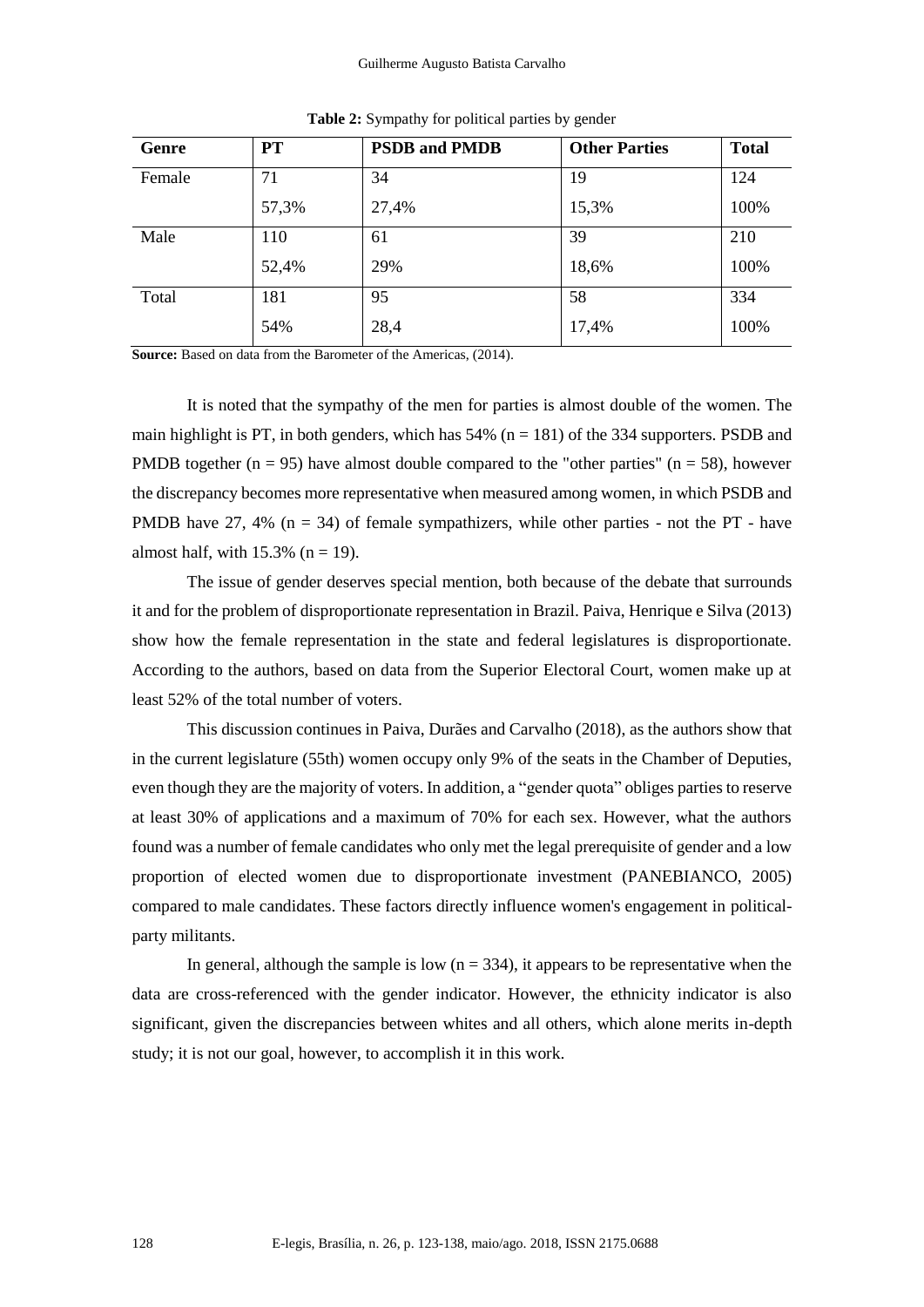| <b>Parties</b> | <b>Whites</b> | <b>Other ethnicities</b> | <b>Total</b> |
|----------------|---------------|--------------------------|--------------|
| <b>PT</b>      | 57            | 124                      | 181          |
|                | 31,5%         | 68,5%                    | 100%         |
| <b>PSDB</b>    | 35            | 60                       | 95           |
| <b>PMDB</b>    | 36,8%         | 63,2%                    | 100%         |
| Others         | 22            | 36                       | 58           |
|                | 37,9%         | 62,1%                    | 100%         |
| Total          | 114           | 220                      | 334          |
|                | 34,1%         | 65,9%                    | 100%         |

**Table 3:** Sympathy for political parties by ethnicity

**Source:** Based on data from the Barometer of the Americas, (2014)

In addition to greater female participation, the PT is also the party with the highest degree of ethnic integration. However, the sample of white people  $(n = 57)$  is very high, showing that even though there is a significant sympathy of other ethnicities ( $n = 124$ ), the number of whites still seems to be the majority. The same pattern is repeated in the PSDB and PMDB, with more than half of people declaring themselves white in relation to all other ethnicities. The pattern gets lost in the "other" category, as there are much more - proportionally - white people than in the PT, PMDB and PSDB.

As mentioned earlier, in addition to exposing these data on the general characteristics of people who have some kind of sympathy for political parties, the central intention of the article is to analyze this relationship from the democratic value.

| Identification with political | <b>Democracy</b><br>or   | the<br><b>Democracy</b><br>as | <b>Total</b> |
|-------------------------------|--------------------------|-------------------------------|--------------|
| parties                       | ambivalence <sup>4</sup> | of<br>form<br>best            |              |
|                               |                          | Government                    |              |
| Yes                           | 122                      | 204                           | 326          |
|                               | 37,4%                    | 62,6%                         | 100%         |
| N <sub>o</sub>                | 363                      | 696                           | 1385         |
|                               | 34,3%                    | 65,7%                         | 100%         |
| <b>Total</b>                  | 485                      | 900                           | 1385         |
|                               | 35%                      | 65%                           | 100%         |

**Table 4:** Identification with parties and democracy as value

**Source:** Based on data from the Barometer of the Americas, (2014).

1

<sup>&</sup>lt;sup>4</sup> The idea of ambivalence is that: 1 ° the democratic regime would not make a difference in the life of the interviewee; 2 ° Under certain circumstances an authoritarian government would be preferable to a democratic government.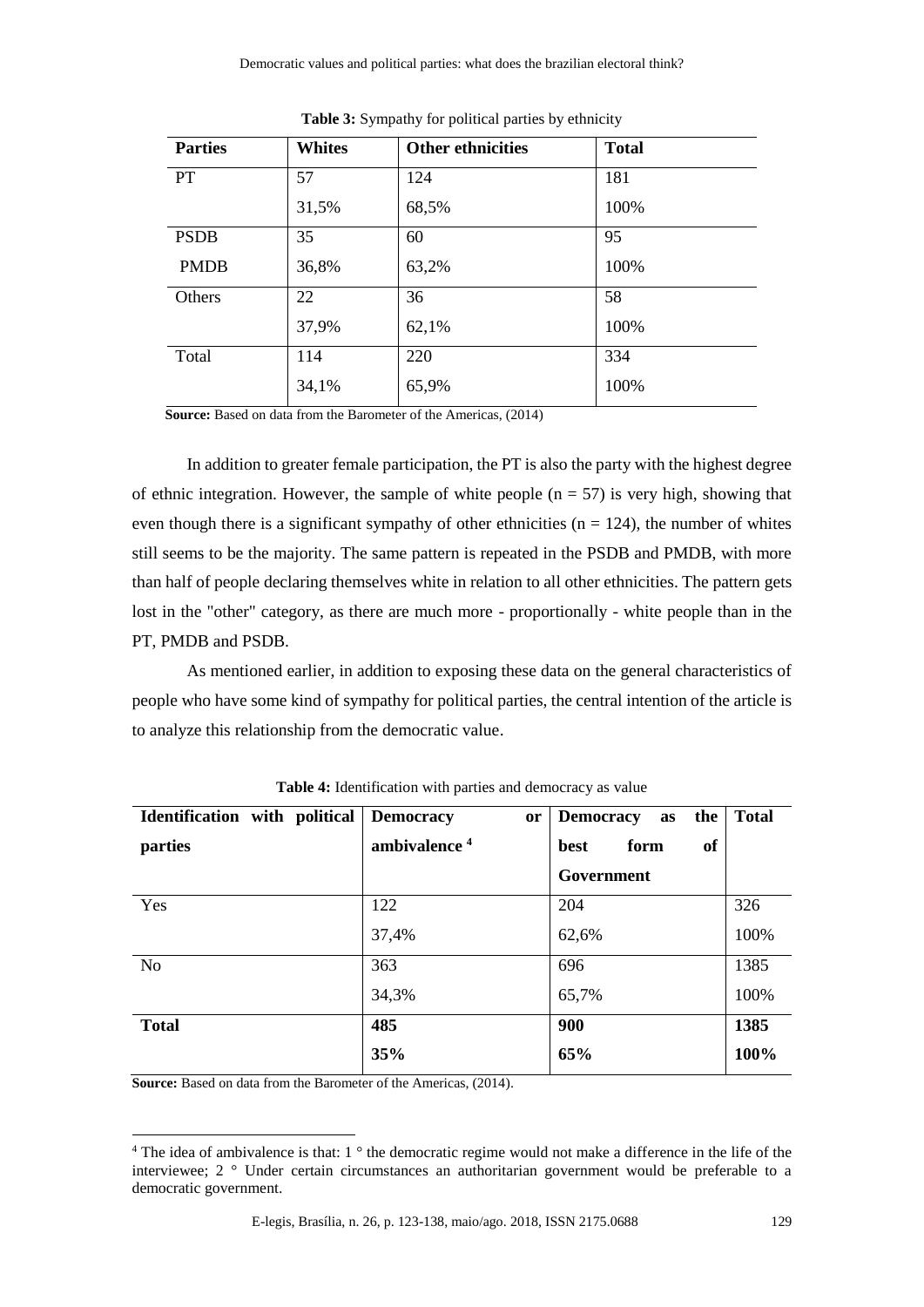In a reasonable sample ( $n = 1385$ ), people with identification with political parties ( $n =$ 326) did not show to be expressive regarding the democratic regime ( $n = 204$ ). However, people who do not have sympathy for political parties have a much more substantive identification with democracy as the best form of government ( $n = 696$ ).

The data confirm, to a certain extent, the Abranches (2017) hypothesis that the parties would not be a link with the democratic value; however, this does not mean that people are becoming less democratic, just that parties are not the means by which they are represented (Inglehart and Welzel, 2009).

But what most helps us answer our research question is that some people who have some kind of sympathy for political parties may also have ambivalent or undemocratic values, even if their sympathy is for parties that value democracy in their statutes as value invaluable.

And even for that reason, we have the latest data, which is related to trust in democracy, in relation to the granting of "imperial" or even dictatorial powers to the president. Such a cross is justified by the neoinstitutionalist hypotheses widely explored by the Brazilian political science literature (Abranches, 1988; Lamounier, 1991; Amorim Neto, 1994 and 2007; Figueiredo and Limongi, 1998 and 1999; Figueiredo 1999; Carvalho, 2007; Cintra, 2007) that the Iberian roots and the Latin American caudillismo would lead to a social perception of the necessity of the concentration of power in the hands of a single organ or person so that "progress" occurs.

| <b>Trust in Democracy</b> | It is justifiable for the | It is justifiable for the | <b>Total</b> |
|---------------------------|---------------------------|---------------------------|--------------|
|                           | President to close the    | President to close the    |              |
|                           | <b>Congress (YES)</b>     | Congress (NO)             |              |
| Low Confidence            | 183                       | 670                       | 853          |
|                           | 21,5%                     | 78,5%                     | 100%         |
| Average Confidence        | 87                        | 353                       | 440          |
|                           | 19,8%                     | 80,2%                     | 100%         |
| <b>High Confidence</b>    | 24                        | 52                        | 76           |
|                           | 31,6%                     | 68,5%                     | 100%         |
| Total                     | 294                       | 1075                      | 1369         |
|                           | 21,5%                     | 78,5%                     | 100%         |

**Table 5:** Confidence in democracy and concentration of presidential powers.

**Source:** Based on data from the Barometer of the Americas, (2014).

Among people who have high confidence, as expected, the sample is low  $(n = 76)$ . However, what the data present reflects the Brazilian neoinstitutionalist hypothesis, as mentioned above. Among those who rely more on democracy,  $31.6\%$  (n = 24) believe that, if necessary, the president can close the National Congress. But among those who have low confidence, 78.5% (n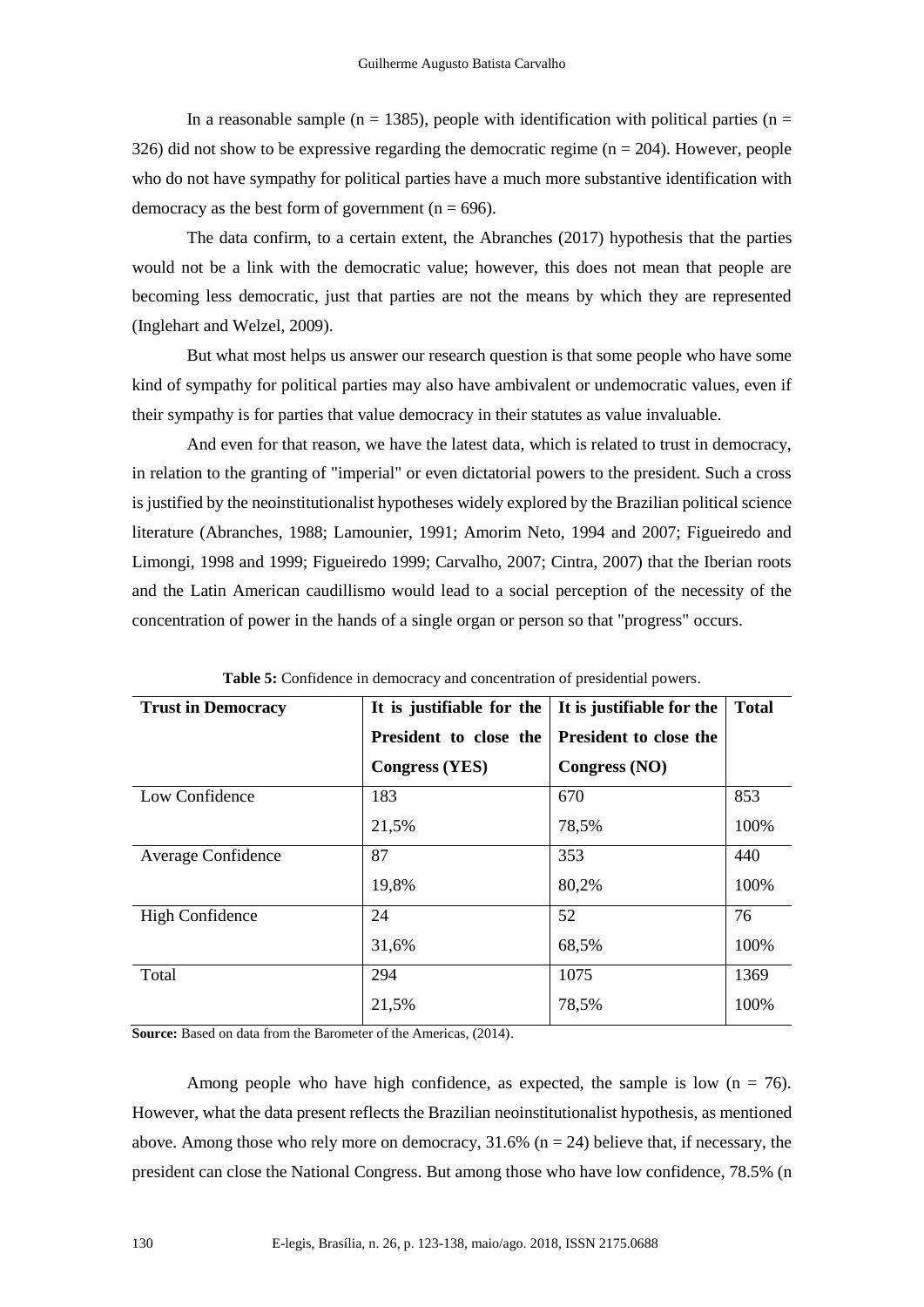= 670) do not believe that the closing of Congress by the President under any circumstances is justifiable. In general, most respondents ( $n = 1369$ ) did not believe that congressional closure was justified ( $n = 1075$ ).

# **6 Final considerations**

The so-called "great transition" pointed out by Abranches (2017) at the beginning of the article, in the proposed case, was verified empirically. However, it should be emphasized that this does not mean that parties will disappear, but a transition from their traditional role, as pointed out in the section concerned, may be seen.

Something that has already been pointed out, but deserves to be closed in this section, is that democracy does not represent an undisputed value for those who show appreciation for parties. And even so this transition in the role of the parties will have to take into account the issues that are encompassed within the framework of social change.

The change of values, however, occurred on a positive scale if it was thought of in relation to the so-called "democratic value": although people did not appreciate the parties so much, they demonstrated a degree of respect for democracy and its institutions.

# **References**

ABRANCHES, Sergio. Presidencialismo de coalizão: o dilema institucional brasileiro. **Dados**, . Rio de Janeiro, v.31, n° 1, jan./abr., p. 3-55, 1988.

\_\_\_\_\_\_. **A era do imprevisto**: a grande transição do século XXI. São Paulo: Companhia das Letras, 2017.

ABRÚCIO, Fernando L; COSTA, Valeriano, M.F. **Reforma do Estado e o contexto federativo brasileiro**. São Paulo: Konrad Adenauer Stiftung, 1998.

ALMOND, Gabriel; VERBA, Sidney (eds). **The Civic Culture Revisited**. Boston, MA: Little, Brown, 1980.

AMORIM NETO, Octavio. Formação de gabinetes presidenciais no Brasil: coalizão *versus*  cooptação. **Nova Economia**, Belo Horizonte, v. 4, n. 1, pp. 9-34, nov. 1994.

\_\_\_\_\_\_. O poder Executivo: centro de gravidade do sistema político brasileiro In: **Sistema político brasileiro**: uma introdução. Rio de Janeiro: Konrad-Adenauer-Stiftung; São Paulo: Editora UNESP, 2007, p.87-99..

BLONDEL, Jean; COTTA, Maurizio. **Party and Government**: an inquiry into the relationship between Governments and supporting parties in liberal democracies. London: MaCmillan Press Ltd, 1996.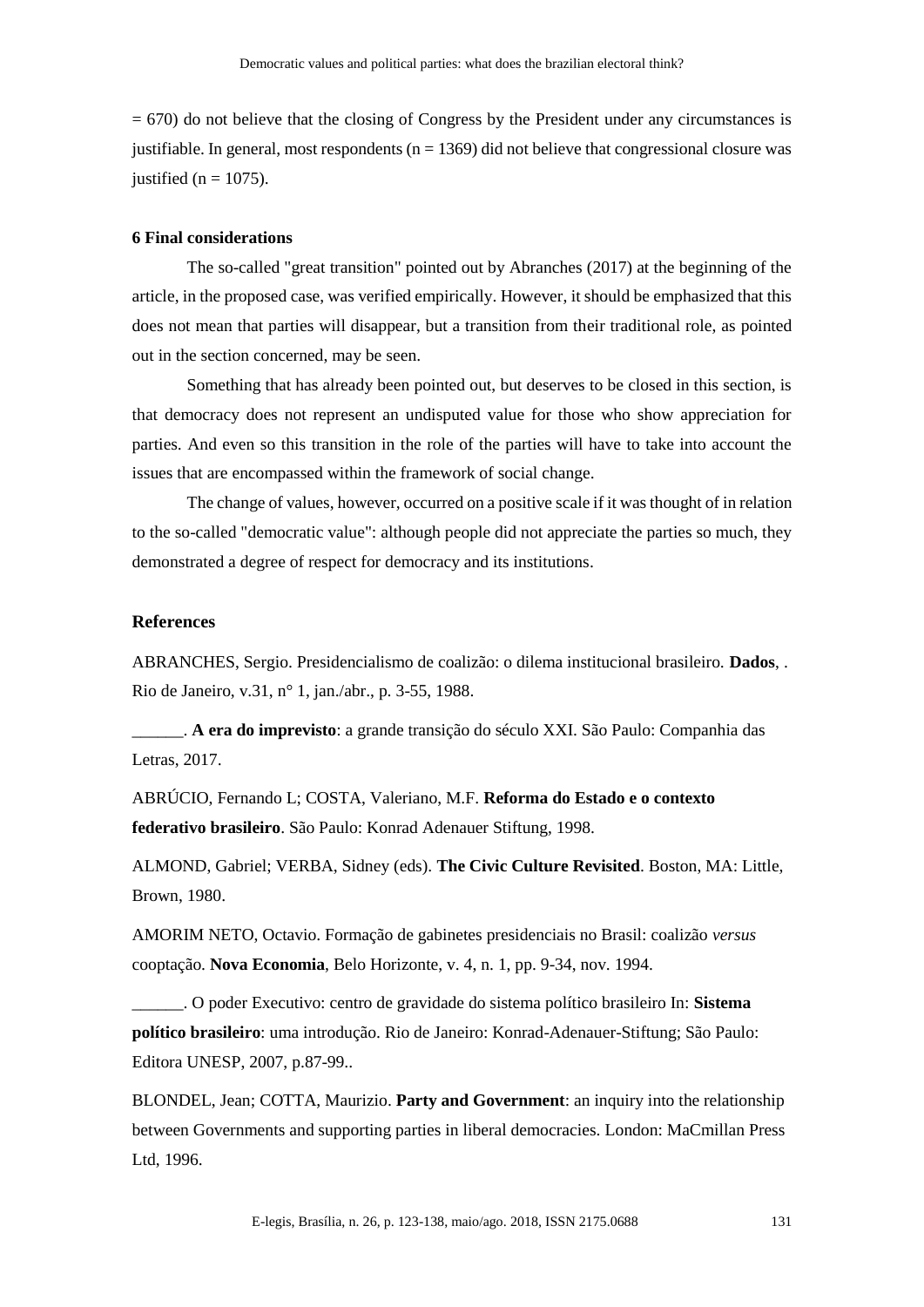CARVALHO, José Murilo. Fundamentos da política e da sociedade brasileiras In: **Sistema político brasileiro**: uma introdução. Rio de Janeiro: Konrad-Adenauer-Stiftung; São Paulo: Editora UNESP, 2007.

CHARLOT, Jean. **Os partidos políticos**. Brasília: Editora Universidade de Brasília, 1982.

CINTRA, Antônio Octávio. Presidencialismo e parlamentarismo: são importantes as instituições? In: organizadores? **Sistema político brasileiro**: uma introdução. Rio de Janeiro: Konrad-Adenauer-Stiftung; São Paulo: Editora UNESP, p.61-106, 2007.

DALTON, R. J.; WATTENBERG, M. P. **Parties without partisans: political change in advanced industrial democracies**. Oxford: Oxford University Press, 2003.

DOWNS, Anthony**. Uma teoria econômica da democracia**. São Paulo: EDUSP, 1999.

DUVERGER, Maurice. **Los partidos políticos**. Mexico: FCE, 1957.

FIGUEIREDO, Argelina; LIMONGI, Fernando. Bases institucionais do Presidencialismo de Coalizão. *Lua Nova*, s.v, n. 44, out./dez., p. 81-106, 1998.

\_\_\_\_\_\_. Executivo e legislativo na nova ordem constitucional. São Paulo: Editora FGV, 1999.

FIGUEIREDO, Argelina; LIMONGI, Fernando; VALENTE, Ana Luzia. Governabilidade e concentração de poder institucional: o governo FHC. *Tempo Social*, v.11, n.2, out.,/dez., p.49- 62, 1999.

INGLEHART, Ronald; WELZEL, Christian. **Modernização, mudança cultural e democracia**: a sequência do desenvolvimento humano. São Paulo: Francis, 2009.

KATZ, Richard. Party in the democratic theory. In: KATZ, Richard; CROTTY, William. **Handbook of party politics**. London: Sage Publications, 2006.

MANIN, Bernard. **As Metamorfoses do Governo Representativo**. *Revista Brasileira de Ciências Sociais*, s.v, n. 29, jan./abr., p. 5-34 1995.

\_\_\_\_\_\_. **The principles of representative government**. Cambridge: Cambridge University Press, 1997.

MICHELS, Robert. **Sociologia dos partidos políticos**. Brasília: UnB, 1982.

MIGUEL, Luis F. **Democracia e Representação**: territórios em disputa. São Paulo: Editora UNESP, 2014. Guilherme Augusto Batista Carvalho